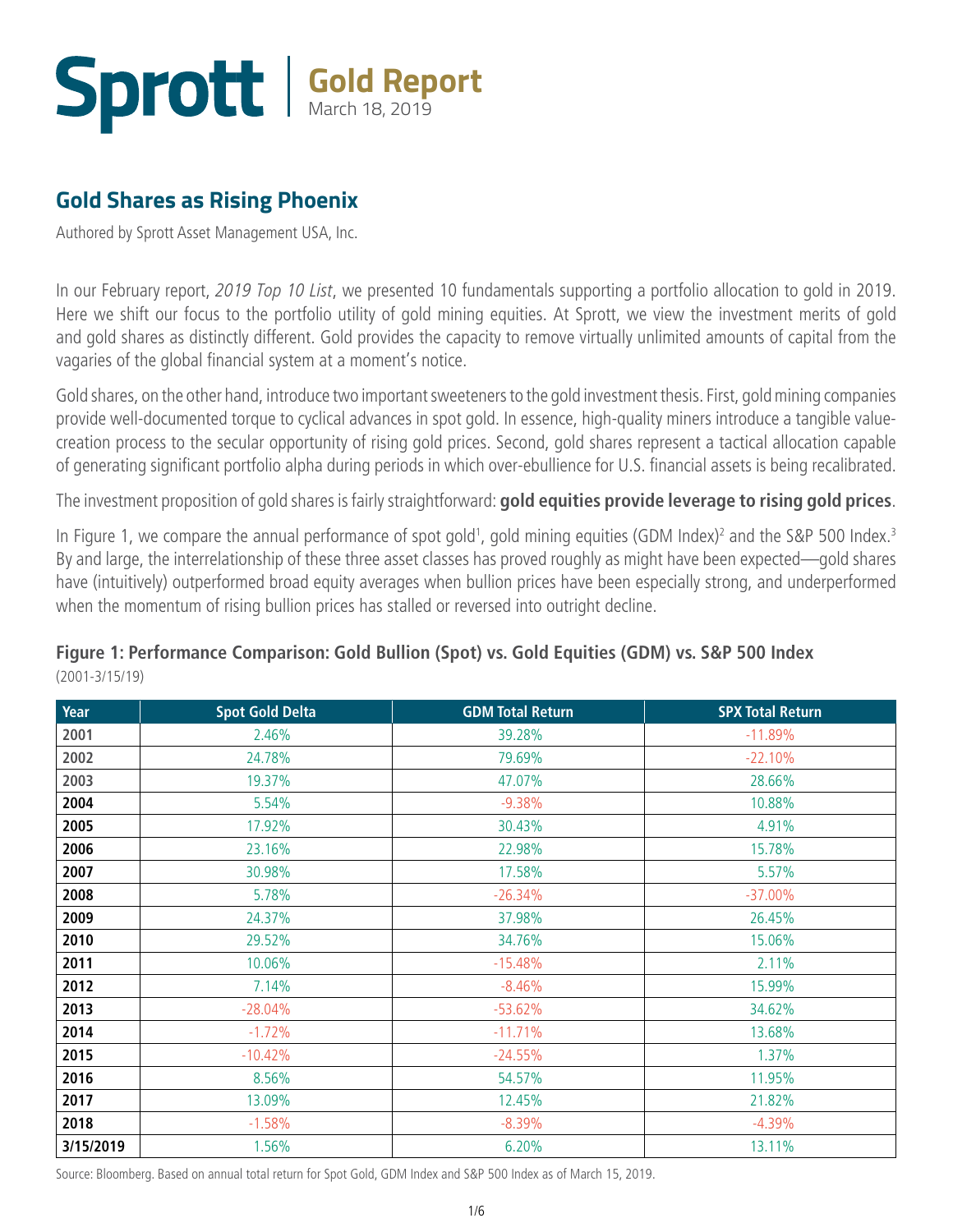Between 2001 and 2012, spot gold posted **12 consecutive years** of price gains, an extremely rare occurrence for any investment asset. As exciting as this period was for gold investors (gain of 474.4%), the outperformance of gold shares was extraordinary (up 628.3%).

For gold shares, the inescapable flipside of upside beta-to-bullion leverage through 2011 was subsequent downside gearing which proved every bit as potent. From an intraday high of 1,855.09 on 9/9/11, the GDM Index declined **81.27%** to a low of 347.41 on 1/19/16. It is fair to say that any asset class shedding four-fifths of its value over a four-year period is unlikely to breed a broad class of dedicated constituents. On the other hand, it is from such misery that compelling investment propositions are spawned.

**Given our evaluation of the current macroeconomic landscape, we suspect gold equities are poised for a span of significant nominal and relative performance.**

#### **The Math of Rising Gold Prices**

Gold shares' beta-to-bullion relationship is powered by empirically sound fundamentals. Gold mines involve significant fixed costs underpinning highly variable revenues. Therefore, the math of a rising gold price implies profit leverage over both embedded development and construction costs as well as ongoing costs of extraction. Additionally, a rising gold price increases the mineral reserves of most mining companies even in the absence of incremental discoveries.

SEC accounting rules guide gold-miners to include in their reserve statements only the portions of ore bodies which can be mined **profitably** at a reasonably assumed gold price. As the gold price rises, miners can therefore upgrade their mineral resources to the reserve category based on audited assumptions of profitability. Finally, a rising gold price fuels expanding corporate exploration budgets, in turn, enabling the value creation of new discoveries. Because most new gold is found close to existing deposits, a rising gold price reflexively enhances the value of miners' existing land packages.

This beta-to-bullion dynamic suggests that the most important factor in performance of gold equities should always be the direction of the gold price. Nonetheless, a common reservation about gold shares is the perception that their equity component introduces vulnerability to the same type of broad-based equity turbulence against which a gold investment is supposed to provide protection.

#### **M&A on the Rise as Gold Miners Consolidate**

We also believe that we have entered a new mergers and acquisitions (M&A) cycle. Since 2000, there have been nearly 1,500 acquisitions in the precious metals industry. 2019 alone has seen the industry's biggest players making headlines for mergers and new ventures.

Gold mining is one of the only industries we can think of with a "negative survivorship bias." Unlike most industries, the most senior gold miners are not necessarily the competitors with the brightest or safest prospects. It is extremely difficult for gold miners to replace their mined reserves on an annual basis, for the simple fact that gold appears in the earth's crust at only 4-or-so-parts-per-billion. Therefore, in order to avoid being priced as depleting-resource assets, senior gold miners are generally forced to acquire emerging producers to supplement dwindling proprietary discoveries. After 12 straight years of rising gold prices through 2012, gold's 45% decline through December 2018 exposed an inordinate number of poor development and acquisition decisions across the industry. Now that legacy write-offs have been taken and capital discipline has been reinvigorated, the most senior gold miners are on stronger footing to take the next step towards industry rationalization.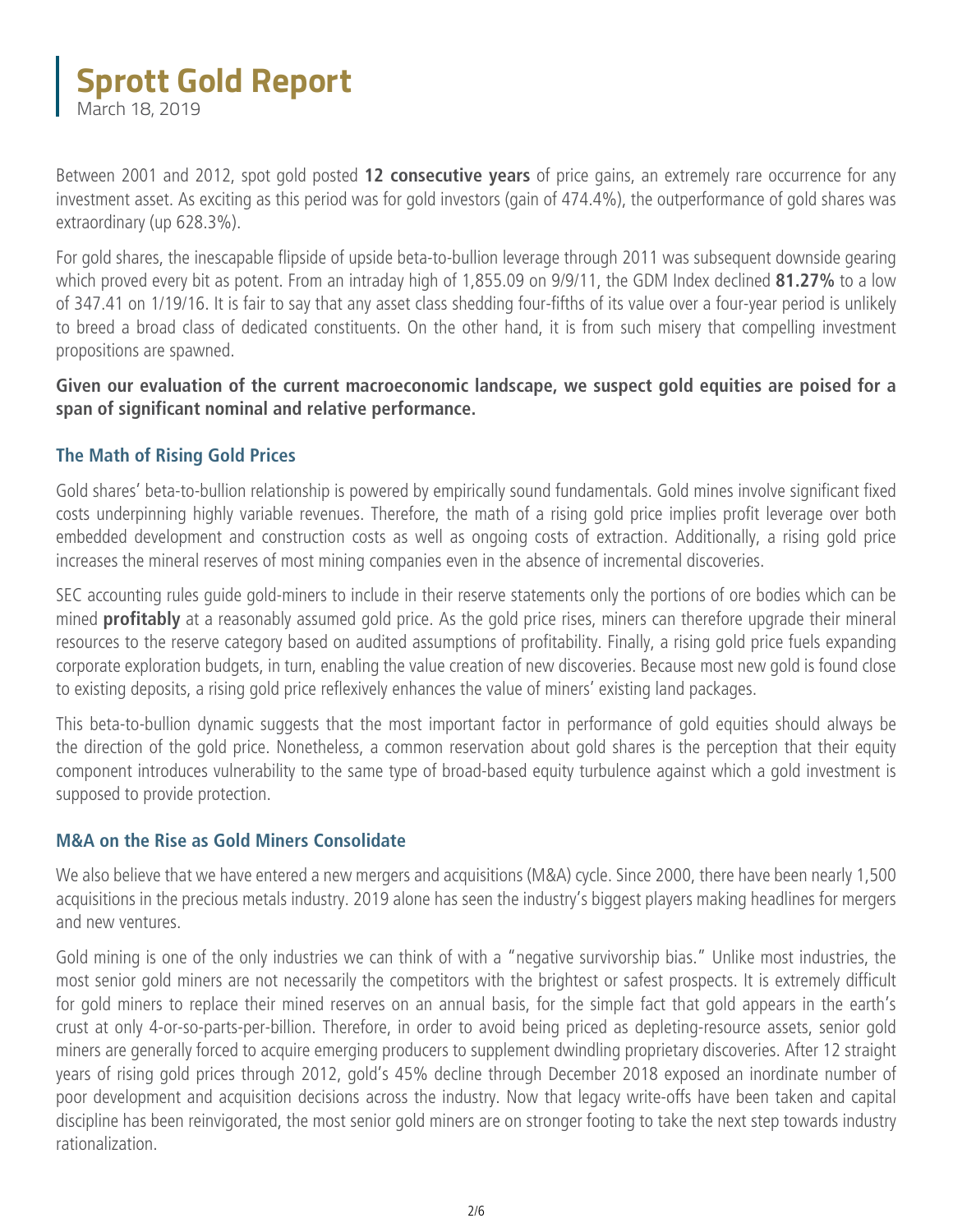

**Figure 2: Number of Acquisitions vs. Gold Price** (2000-2017)

Source: S&P Global Intelligence, Bloomberg.

Late last year, industry maverick Mark Bristow engineered what amounts to a reverse-takeover of larger Barrick Gold by the far more efficiently managed Randgold Resources. Given Mr. Bristow's legendary discipline in converting EBITDA to free cash flow, we expect the Randgold/Barrick merger to catalyze significant reorganization and right-sizing of Barrick's far-flung assets. Following Mr. Bristow's lead, Newmont responded within months to Randgold's throwing of the gauntlet with an equally surprising bid for industry behemoth Goldcorp. In recent weeks, Barrick and Newmont have agreed to an innovative and far-reaching joint venture to extract synergies from joint operation of the two companies' sprawling Nevada assets. While it is still too early to predict how industry dynamics will ultimately shake out, it certainly appears that the starting gun has been fired on long-overdue consolidation in the gold mining space.

It is our expectation that high-quality producers just below the top-tier of industry capitalization will be the ultimate beneficiaries of intelligent rationalization of the gold mining industry. As seniors shed and trade their non-core assets, **we anticipate subsequent balance sheet liquidity to be deployed in competitive bidding for the most attractive mid-tier and emerging producers—precisely the tranche of the gold-mining industry we favor at Sprott**.

(For more on the industry's increasing M&A activity, [please see our webcast](http://www.sprott.com/insights/video-golds-time-to-shine/) *Gold's Time to Shine*, featuring Ed Coyne and John Hathaway.)

#### **Outlook for Gold Equities in 2019**

Ebullient equity markets and a range-bound gold price have constrained investor enthusiasm for gold equities in recent years. Despite significant gains during 2016, gold shares remain in 2019 near historic lows in many valuation metrics. As shown in Figure 3, during the 25 years through 2008, the ratio of the XAU Index<sup>4</sup> to spot gold averaged 0.2497x but today rests at only 0.0584x. We recognize there are a few legitimate factors weighing on this ratio's decline. Component XAU companies have issued more shares, contemporary mining opportunities are increasingly challenging and gold miners are still disabusing investors of their reputation for poor capital allocation. **Nonetheless, we view the 77% decline in relative valuation**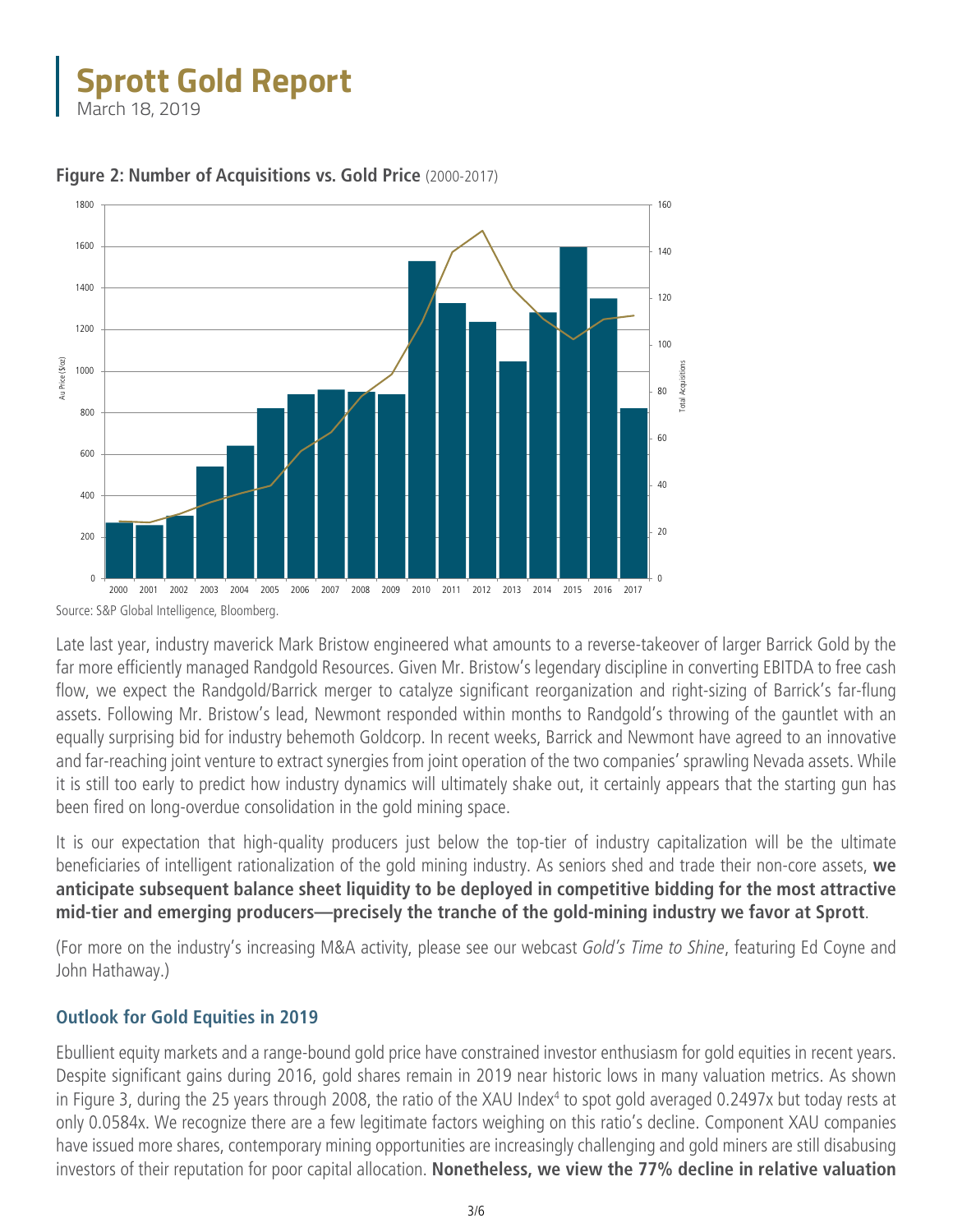**between prominent gold-miners and their sole output (bullion) as an investment proposition with highly compelling reversion-to-mean potential.**



**Figure 3: Gold Equities Undervalued Relative to Bullion** (12/23/83-3/15/19)

As we have mentioned, we remain confident in the proven capacity for gold miners to generate portfolio alpha during significant corrections in U.S. equities. As shown in Figure 4, since 1996, there have only been two periods of extended inverse performance between the GDM Index and the S&P 500: 1996-through-2002 and 2012-through-the-present. In the first instance, gold shares were literally left for dead as the internet bubble hit full frenzy through March 2000. Then, as the S&P 500 fell 52%, gold stocks tripled.



#### **Figure 4: Gold Equities Dislocation from the S&P 500 Index** (1/3/95-3/15/19)

Source: Bloomberg. Ratio of XAU Index-to-Spot Gold.

Source: Bloomberg. GDM Index versus the S&P 500 Index.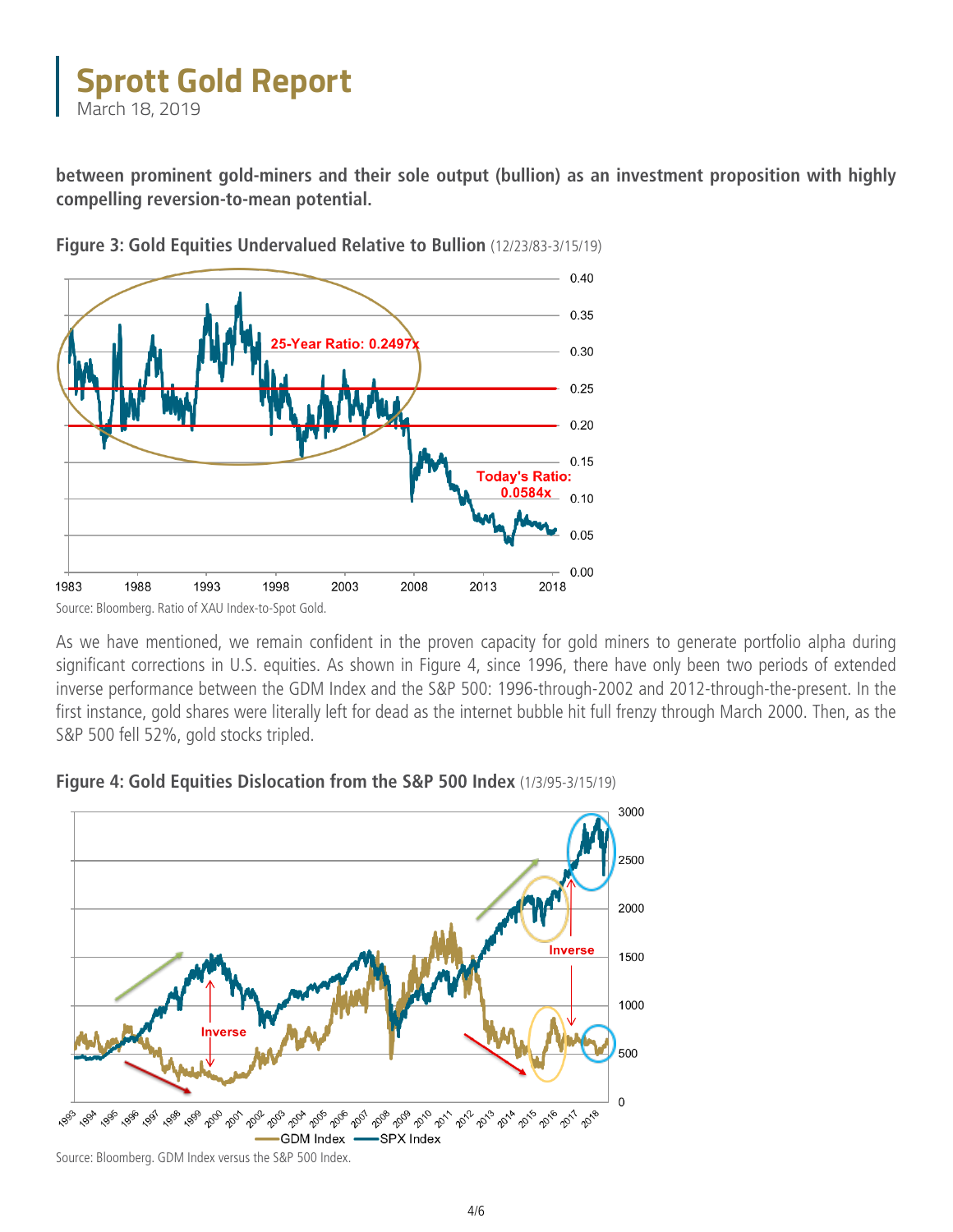In the current episode, the S&P 500 and gold shares have (counter-intuitively) moved in opposite directions ever since the Fed's September 2012 announcement of open-ended QE3. During the first half of 2016 (yellow ovals), this gaping divergence appeared to be closing with a vengeance. Since the Trump election shock, however, gold shares have essentially moved sideways for two years while the S&P 500 has resumed its blistering upward trajectory. At the risk of talking our own book, it appears the S&P 500 is carving out the mother of all head-and-shoulder tops precisely as the GDM Index is percolating towards its next significant advance (blue ovals).

Especially in context of the post-Trump equity liftoff, we expect the "jaws of life" divergence between the S&P 500 and gold equity averages to close with trademark gusto in the near future. **To us, redeployment of a portion of general U.S. equity exposure to gold shares at this juncture represents a non-consensus portfolio allocation with extremely high probabilities for success.**

If we are correct in sensing an important inflection point for relative valuations of precious metals equities versus general equities, what might be in store for gold shares for the balance of 2019 and beyond?